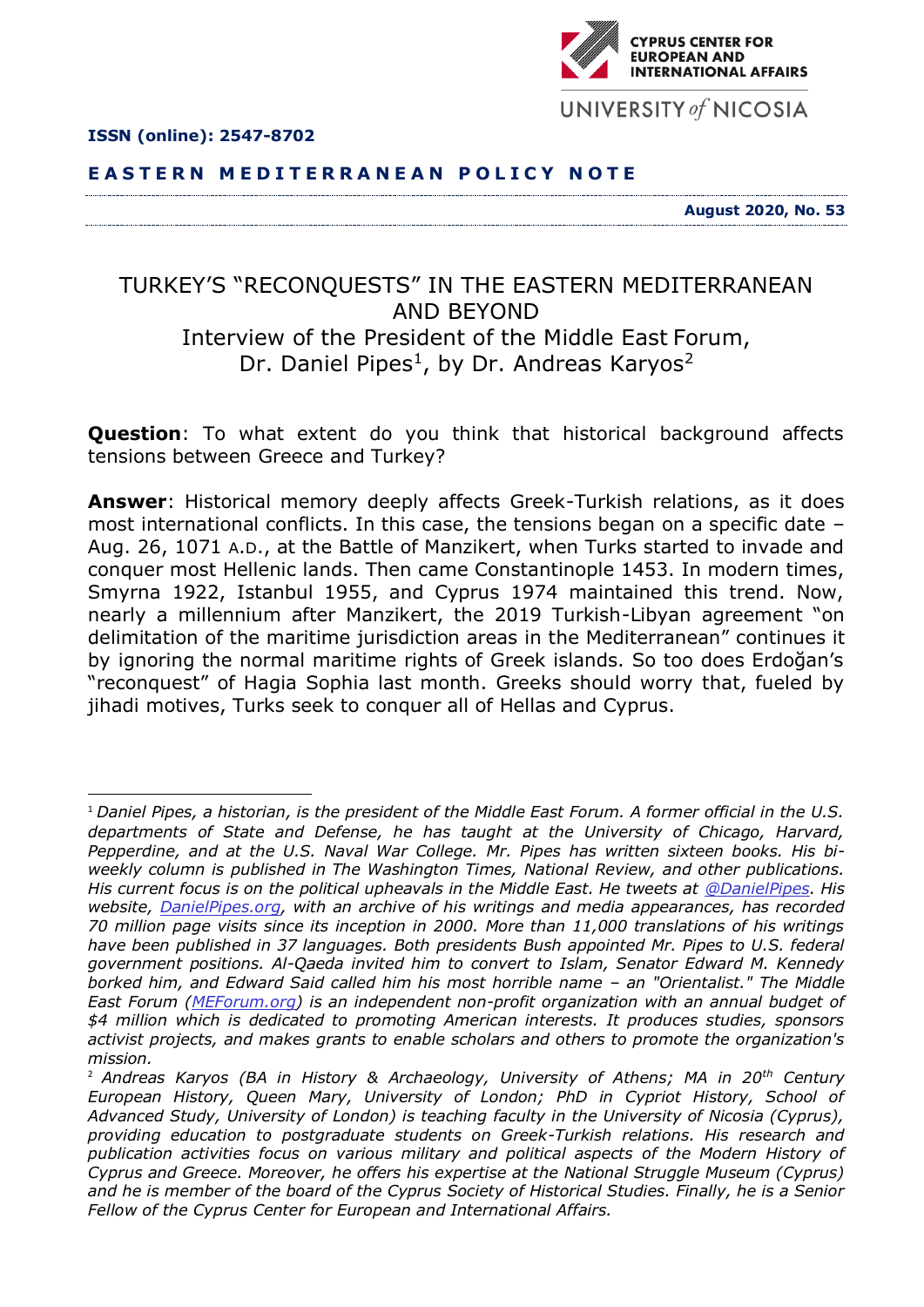**Question:** What does it mean that tension between Turkey and Greece has escalated over the issue of Kastelorizo, a small and isolated island far to the east of the rest of Greece?

**Answer**: That could be Turkey's next "reconquest." In 2012, I wrote an article titled "Kastelorizo - [Mediterranean Flashpoint?](http://www.danielpipes.org/10630/kastelorizo)" and eight years later I worry that the crisis may finally be approaching, perhaps as President Erdoğan seeks popular support in the lead-up to Turkey's 2023 presidential elections. In particular, I worry about [Jack Dulgarian's scenario](https://globalsecurityreview.com/kastellorizo-key-to-turkish-greek-ambitions-eastern-mediterranean/) of the Erdoğan government invading Kastelorizo, swiftly conquering it, and daring the world to do something. The Hellenic Armed Forces on their own cannot do much. NATO is a paper tiger. Israel will not go to war with Turkey over a remote Greek island with a population of under 500. But if Kastelorizo becomes Turkish at little cost to Ankara, expect the Aegean islands of Greece to be next in its sights. The trouble is, I don't see how to deter Erdoğan given European weakness and President Trump's fondness for the Turkish dictator.

**Question**: What is the impact of the new round of Greek-Turkish disputes on the southern flank of NATO?

**Answer**: Turkey's problems with Greece are just a small part of its disputes with other members of NATO, especially Bulgaria, France, Germany, and the United States. This means that, unlike decades past when Athens stood alone against Ankara, Greece is now part of a large, if not full developed or determined grouping. As for the southern flank of NATO, it hardly exists beyond U.S. forces, given general European self-disarmament.

**Question**: What happens if Erdoğan pushes Syrian and other illegal migrants to Greece in greater numbers than usual?

**Answer**: In 2015-16, Greece served as a transit zone for Germany, Sweden, and other countries. That situation has ended, and Greece has generally become a final destination. As symbolized by the "[living hell](https://www.theguardian.com/world/2020/feb/09/moria-refugee-camp-doctors-story-lesbos-greece)" at Camp Moria on Lesbos, it has made itself an undesirable destination. News travels fast and migrants currently in Turkey will less eagerly leave for Greece. This might prompt the Turkish government to pressure them by making their circumstances worse or by forcing them out.

On the other hand, I worry greatly about the Republic of Cyprus, situated just 160 km from Syria and sharing an effectively open border with the Turkishoccupied north of Cyprus. Until recently, the governments of Syria and Turkey have mysteriously not targeted Cyprus but that may be changing. Asylum [applications](https://ahvalnews.com/cyprus-migrants/cyprus-becoming-new-eu-refugee-haven-migrant-numbers-multiply) increased over four times between 2016 and 2019, from 2,936 to 13,200, with most migrants arriving through the Turkish-occupied north.